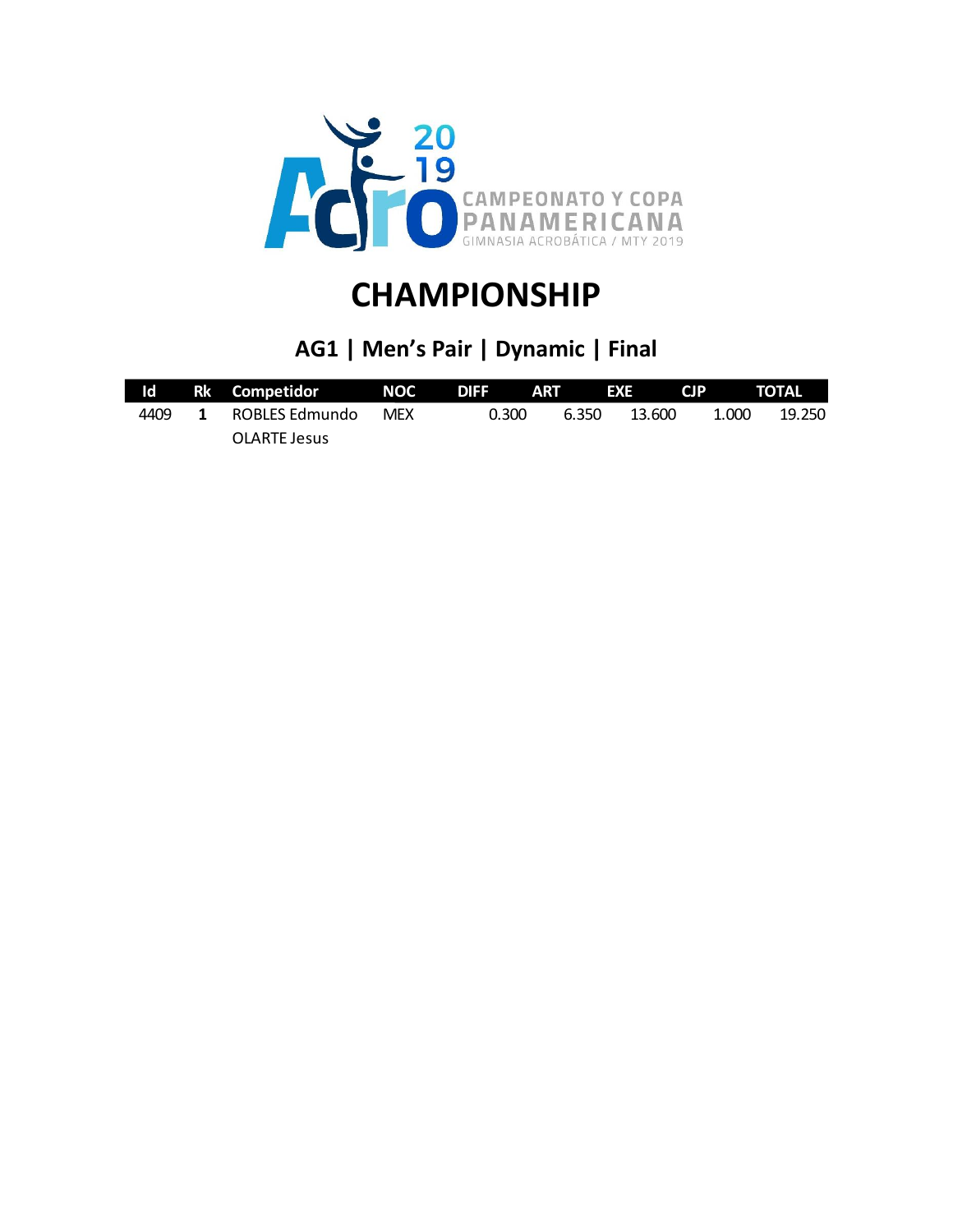

### **AG1 | Women's Pair | Dynamic | Final**

| Id   | <b>Rk</b>      | Competidor                                     | <b>NOC</b>       | <b>DIFF</b> | <b>ART</b> | <b>EXE</b> | CJP   | <b>TOTAL</b> |
|------|----------------|------------------------------------------------|------------------|-------------|------------|------------|-------|--------------|
| 4124 | 1              | DE SANTIS Kaylee<br><b>MORGAN Reese</b>        | USA1             | 0.500       | 8.350      | 16.900     | 0.000 | 25.750       |
| 4127 | $\overline{2}$ | <b>PHAM Olivia</b><br><b>PITTERS Emily</b>     | CAN <sub>2</sub> | 0.500       | 8.450      | 16.900     | 0.100 | 25.750       |
| 4119 | 3              | <b>ANDREWS Cassie</b><br><b>JENSON Madelyn</b> | USA <sub>2</sub> | 0.500       | 8.400      | 16.600     | 0.000 | 25.500       |
| 4123 | 4              | <b>PROVOST Faith</b><br><b>KOPEC Olivia</b>    | CAN <sub>1</sub> | 0.500       | 8.050      | 16.700     | 0.300 | 24.950       |
| 4125 | 5              | <b>VALENTIN Camila</b><br><b>CANCEL Alanis</b> | PUR <sub>3</sub> | 0.500       | 7.550      | 15.100     | 0.000 | 23.150       |
| 4121 | 6              | <b>VIVANCOS Luiza</b><br><b>FORESTO Julia</b>  | <b>BRA</b>       | 0.500       | 7.350      | 14.400     | 0.000 | 22.250       |
| 4118 | 7              | <b>RODRIGUEZ Diane</b><br>SOTO Alanis          | PUR <sub>2</sub> | 0.500       | 6.550      | 13.900     | 1.000 | 19.950       |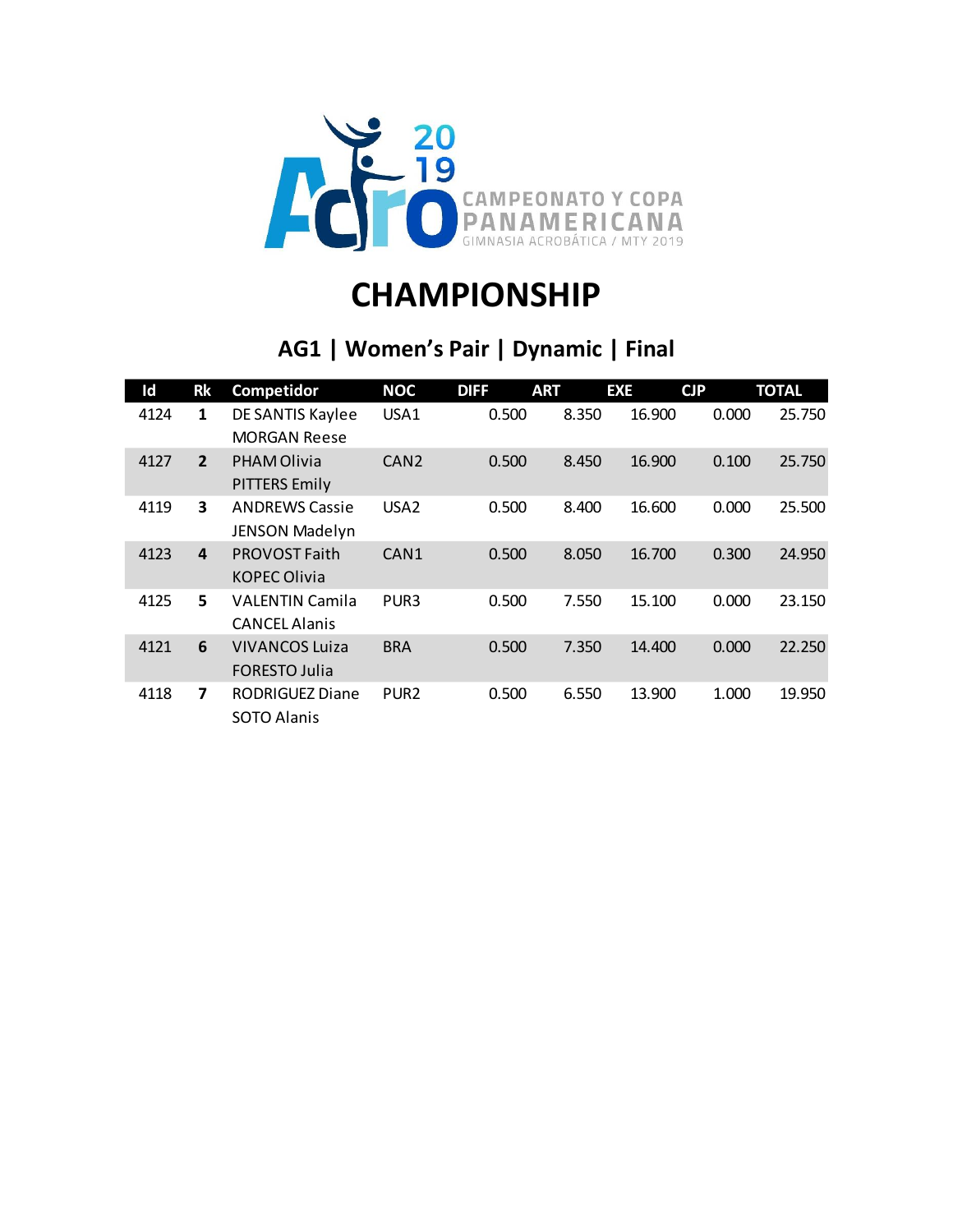

### **AG1 | Women's Group | Balance | Final**

| Id   | <b>Rk</b>               | Competidor                                                               | <b>NOC</b>       | <b>DIFF</b> | <b>ART</b> | <b>EXE</b> | <b>CJP</b> | <b>TOTAL</b> |
|------|-------------------------|--------------------------------------------------------------------------|------------------|-------------|------------|------------|------------|--------------|
| 4109 | $\mathbf{1}$            | <b>KAMPMANN</b><br>Meghan LACY<br>Catherine<br><b>SHADRICK Cecelia</b>   | USA <sub>2</sub> | 0.500       | 8.800      | 17.900     | 0.000      | 27.200       |
| 4106 | $\overline{2}$          | ATTARD Joelle<br><b>ATTARD Allison</b><br><b>GUILLERMO Karyzza</b>       | CAN1             | 0.500       | 8.550      | 17.900     | 0.000      | 26.950       |
| 4103 | 3                       | <b>KOZELSKY Taylor</b><br><b>MARTINEZ Sofia</b><br>PATEL Kheya           | USA3             | 0.500       | 8.500      | 17.600     | 0.000      | 26.600       |
| 4105 | $\overline{\mathbf{4}}$ | <b>LANOUE Avery</b><br><b>PENNER Charlotte</b><br><b>SUMMERS Juliana</b> | CAN <sub>2</sub> | 0.500       | 8.500      | 17.400     | 0.000      | 26.400       |
| 4102 | 5                       | <b>VALLARTA Kenia</b><br><b>OLARTE Sofia</b><br>SOLORZANO Vania          | MEX3             | 0.100       | 7.100      | 15.700     | 0.000      | 22.900       |
| 4100 | 6                       | <b>SALINAS Allison</b><br>OJEDA Ana<br><b>IRIZARRY Andrea</b>            | <b>PUR</b>       | 0.300       | 6.950      | 13.400     | 2.500      | 18.150       |
| 4104 | 7                       | <b>RODRIGUEZ</b><br>Jennifer<br>RODRIGUEZ Maria<br><b>GARCIA Maria</b>   | MEX <sub>2</sub> | 0.200       | 6.150      | 12.200     | 1.200      | 17.350       |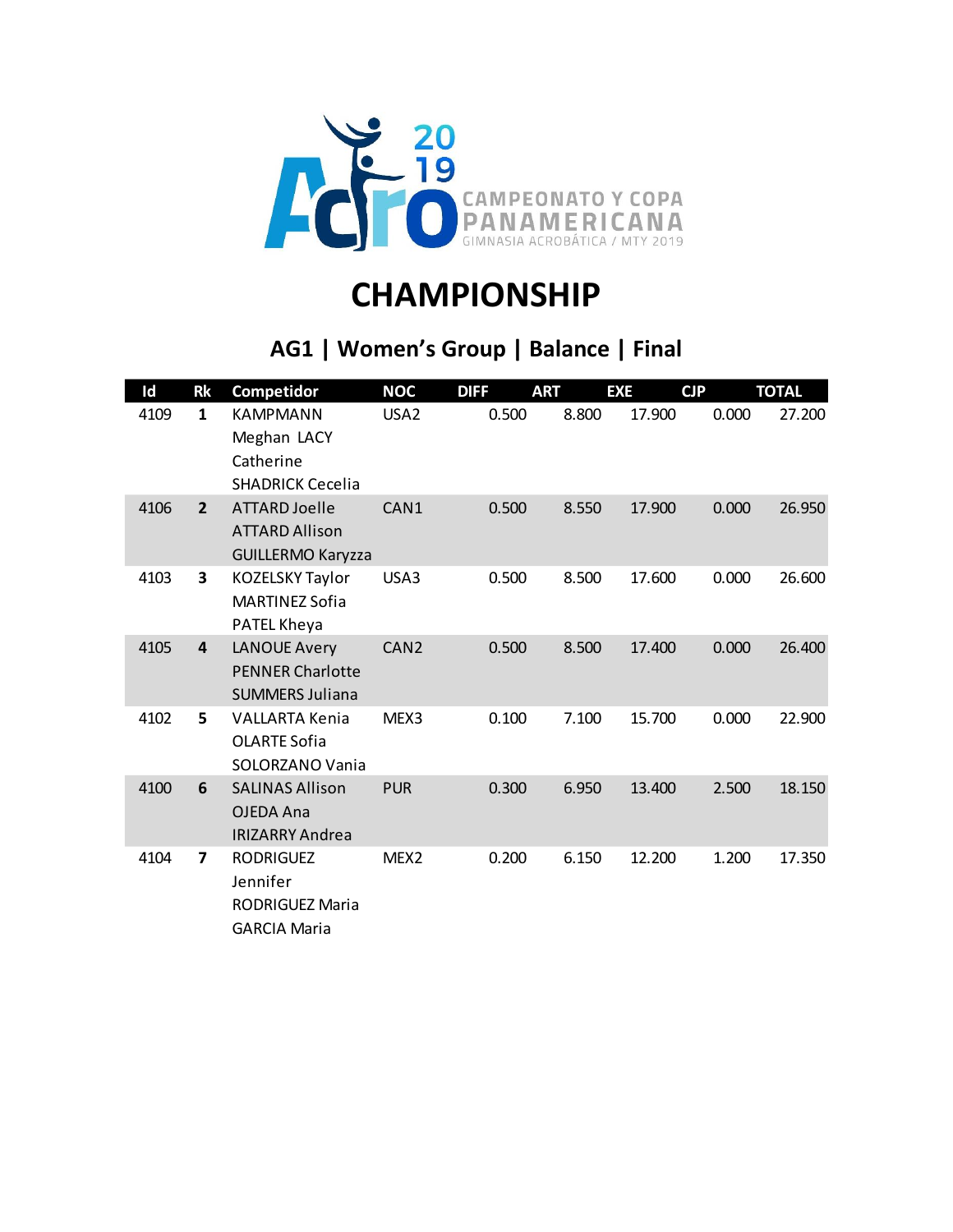

### **AG2 | Women's Pair | AA | Final**

| <b>Rk</b> | Competidor            | <b>NOC</b> | BL     | DM     | CM     | AA     |
|-----------|-----------------------|------------|--------|--------|--------|--------|
|           | DAVIS Hannah          | <b>USA</b> | 26.150 | 25.190 | 25.950 | 77.290 |
|           | <b>MCDONALD Leavy</b> |            |        |        |        |        |
|           | <b>VASCONCELOS</b>    | <b>BRA</b> | 23.060 | 21.360 | 23.810 | 68.230 |
|           | <b>Beatriz</b>        |            |        |        |        |        |
|           | <b>MOSCARDINI</b>     |            |        |        |        |        |
|           | Giovana               |            |        |        |        |        |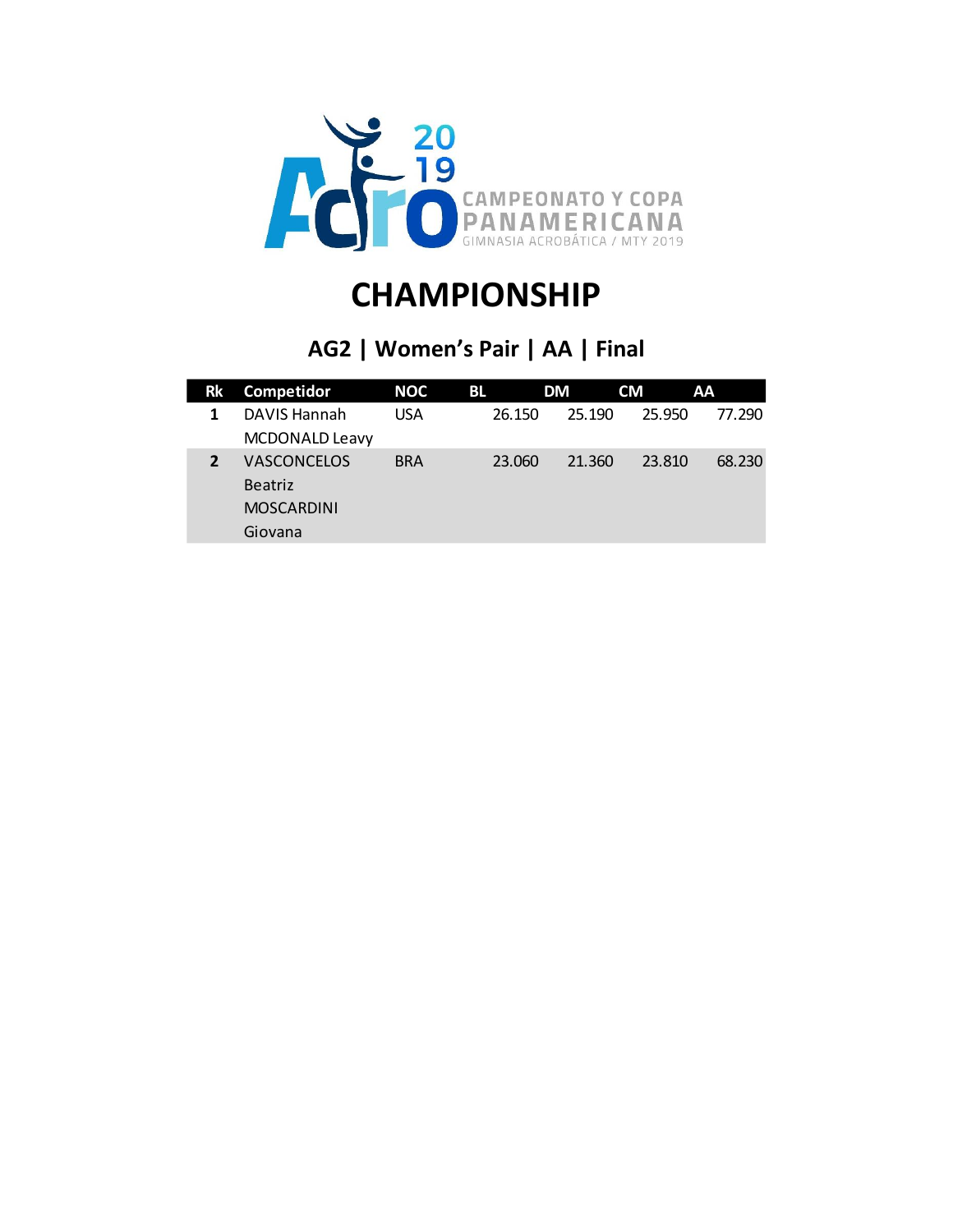

### **AG2 | Men's Pair | AA | Final**

| Rk Competidor     | NOC | BL - | <b>DM</b> | <b>CM</b> | .AA              |
|-------------------|-----|------|-----------|-----------|------------------|
| DIANA Kristian    | CAN |      | 25.540    | 25.840    | 77.580<br>26.200 |
| <b>HENDERSHOT</b> |     |      |           |           |                  |
| Maxwell           |     |      |           |           |                  |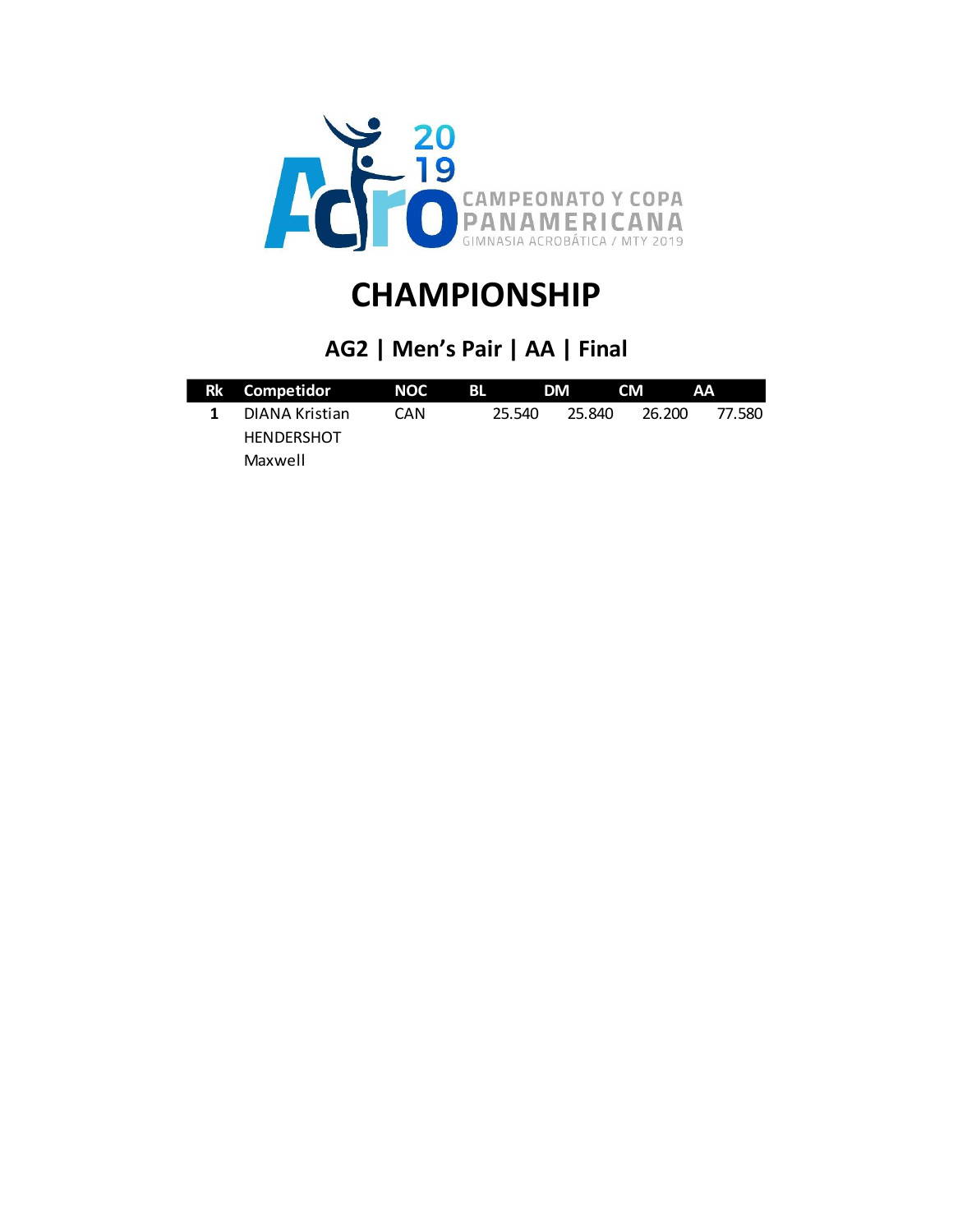

### **AG2 | Mixed Pair | AA | Final**

| <b>Rk</b> | Competidor              | NOC        | BL.    | DM     | <b>CM</b> | AA     |
|-----------|-------------------------|------------|--------|--------|-----------|--------|
| 1         | DI SALLE Mila CHAN CAN  |            | 26.000 | 26.950 | 27.650    | 80,600 |
|           | Theodore                |            |        |        |           |        |
|           | <b>WANG Audrey</b>      | <b>USA</b> | 24.450 | 25,900 | 26.550    | 76.900 |
|           | <b>POWELL Shawn</b>     |            |        |        |           |        |
| 3         | ROSA Isabella           | <b>PUR</b> | 20.680 | 19.920 | 20.620    | 61.220 |
|           | <b>GONZALEZ Ivaniel</b> |            |        |        |           |        |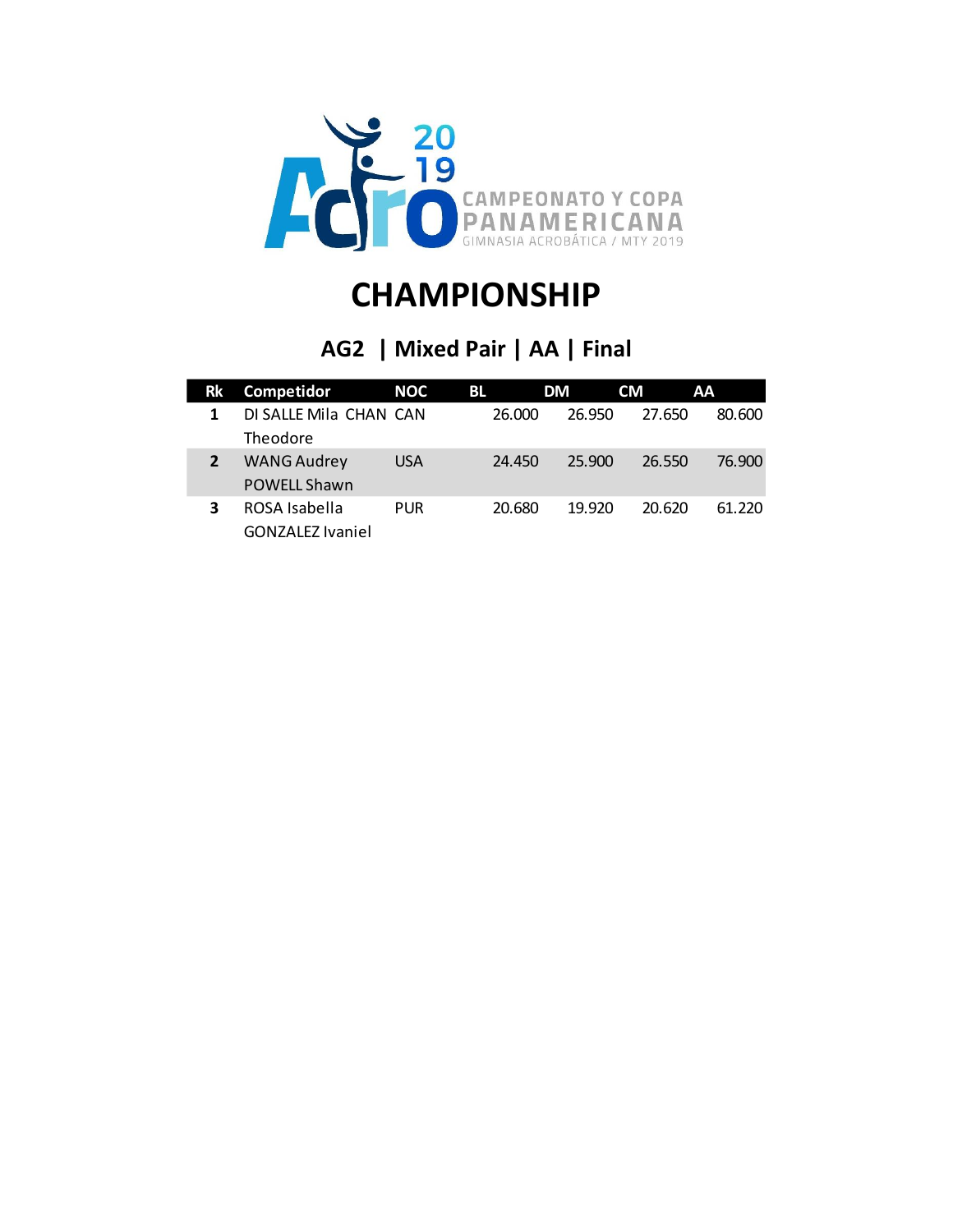

### **AG2| Women's Group | AA | Final**

| <b>Rk</b>      | Competidor                                                                  | <b>NOC</b><br>BL |        | <b>DM</b> | <b>CM</b> | AA     |
|----------------|-----------------------------------------------------------------------------|------------------|--------|-----------|-----------|--------|
| 1              | ANDERSON Makayla USA2<br><b>GRIGSBY Reagan</b><br><b>SMITH Taylor</b>       |                  | 27.300 | 26.100    | 26.600    | 80.000 |
| $\overline{2}$ | <b>BERAM Olivia</b><br><b>WHITE Sydney</b><br><b>CHARETTE Marie-</b><br>eve | CAN <sub>2</sub> | 25.820 | 25.650    | 26.930    | 78.400 |
| 3              | <b>GLICK Bethany</b><br><b>SOUSA Ellianne</b><br>SOUSA Emma                 | USA1             | 26.200 | 25.600    | 26.200    | 78.000 |
| 4              | <b>GRAY Lola SABEEH</b><br>Tiba BAKSA-<br><b>WILTSHIRE Katelynn</b>         | CAN <sub>1</sub> | 26.150 | 24.200    | 25.980    | 76.330 |
| 5              | SILVA Mikelly<br><b>SANTOS Deborah</b><br>ALTIMARI Julia                    | <b>BRA</b>       | 21.530 | 22.610    | 21.350    | 65.490 |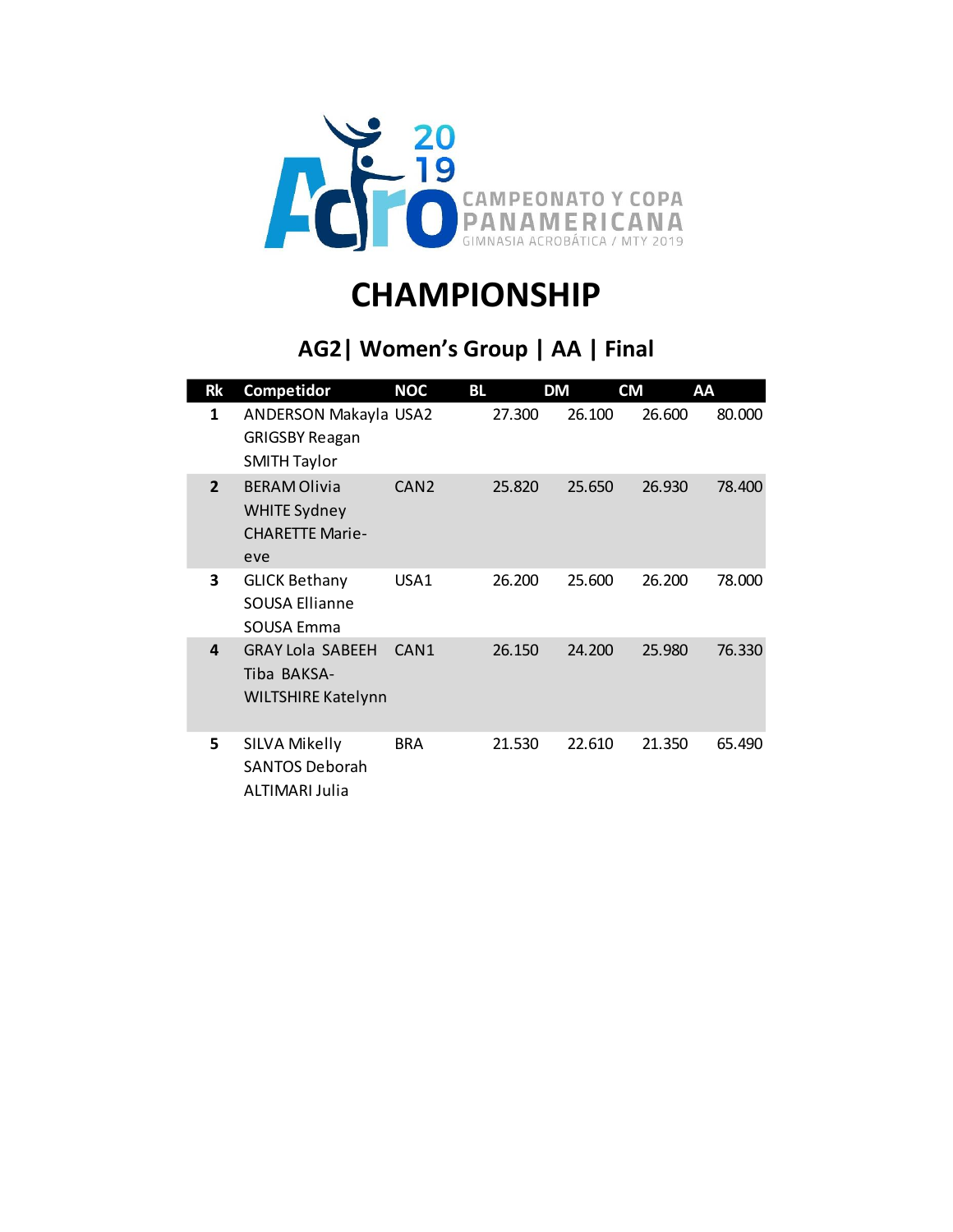

### **Junior | Women's Pair | AA | Final**

| Rk | Competidor            | NOC        | BL.    | DM     | <b>CM</b> | AA     |
|----|-----------------------|------------|--------|--------|-----------|--------|
|    | <b>BORCHERDING</b>    | USA        | 26.700 | 26.050 | 26.690    | 79.440 |
|    | Ketherine NOLTING     |            |        |        |           |        |
|    | Destiny               |            |        |        |           |        |
|    | DIAS Natalia          | <b>BRA</b> | 24,000 | 22.230 | 23.570    | 69.800 |
|    | <b>GODOY</b> Isabella |            |        |        |           |        |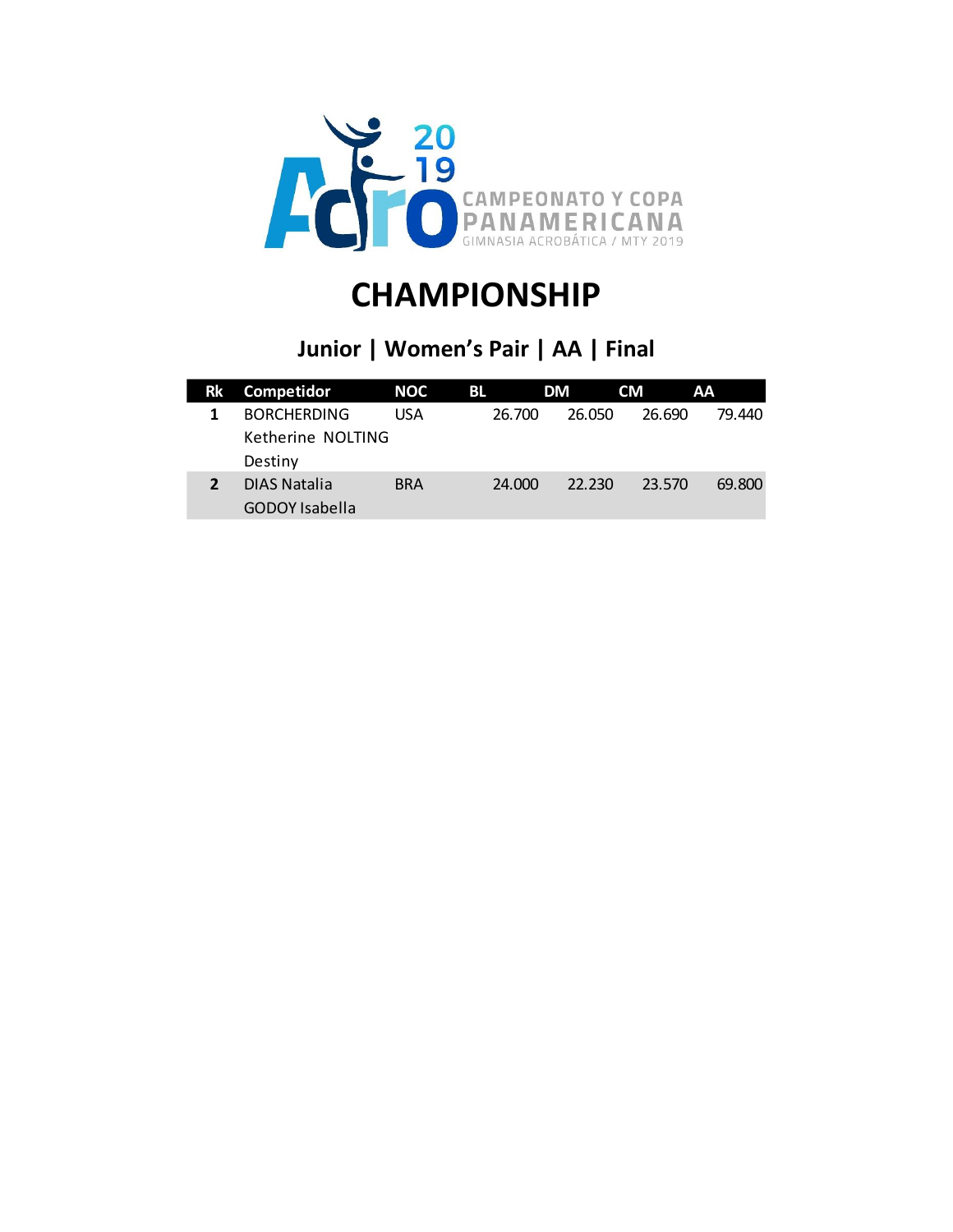

### **junior | Mixed Pair | AA | Final**

| Rk Competidor NOC   |     |        | BL DM CM |        | AA     |
|---------------------|-----|--------|----------|--------|--------|
| 1 BLOUGH Anna       | USA | 28.050 | 25.810   | 27.700 | 81.560 |
| <b>BREEN Carson</b> |     |        |          |        |        |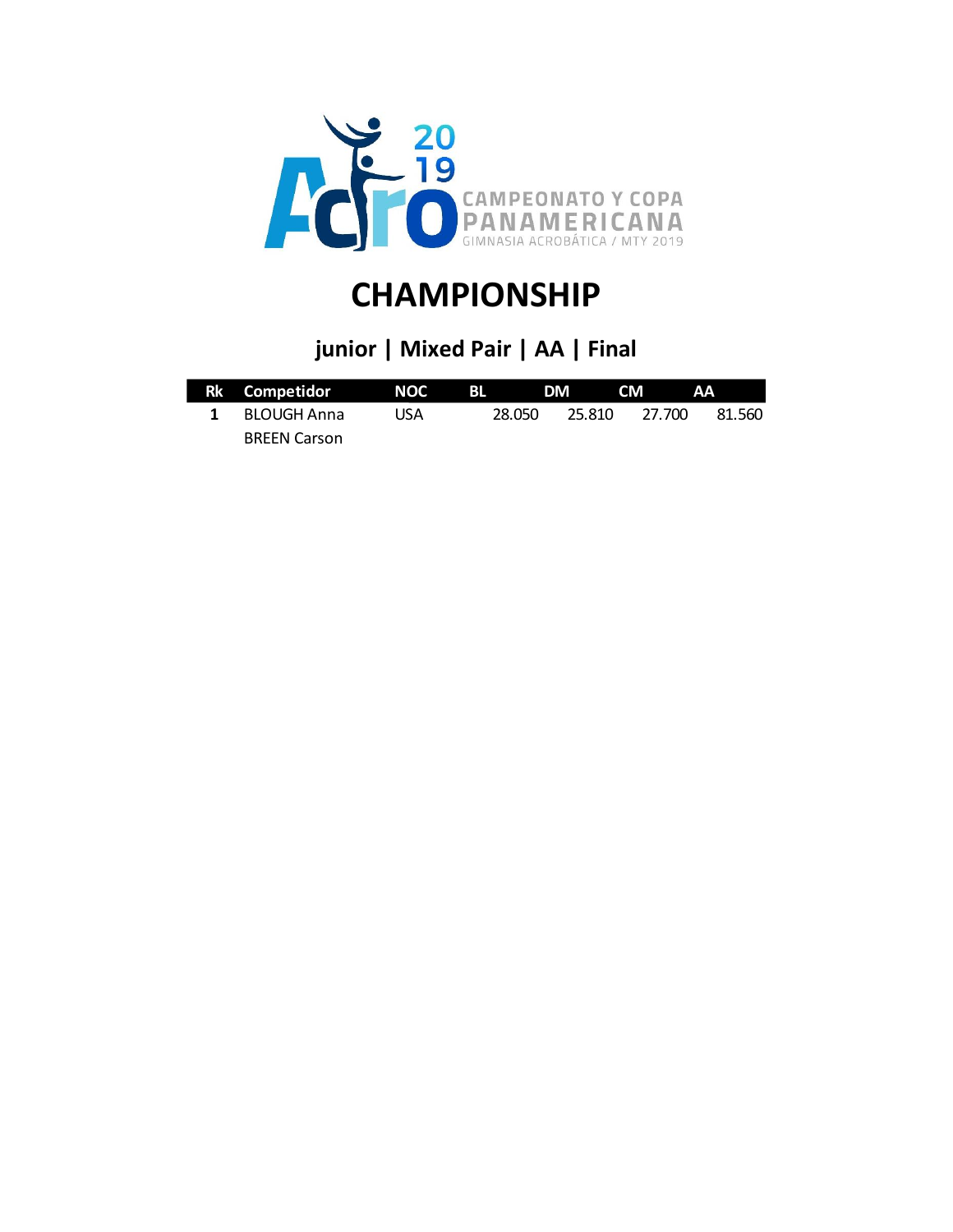

### **Junior | Women's Group | AA | Final**

| Rk             | Competidor                                                             | <b>NOC</b> | <b>BL</b> | DM     | <b>CM</b> | AA     |
|----------------|------------------------------------------------------------------------|------------|-----------|--------|-----------|--------|
| 1              | <b>CHANG</b> Isabel<br><b>GLADKOVA</b>                                 | <b>USA</b> | 27.600    | 26.950 | 27.800    | 82.350 |
|                | Alexandra MARTIN<br>Sydney                                             |            |           |        |           |        |
| $\overline{2}$ | PERRETTA Madaline CAN<br><b>LARNER Cassandra</b><br><b>CHAN Ashlee</b> |            | 26.560    | 25.670 | 25.150    | 77.380 |
| 3              | LUIZ Gabriella<br>SILVA Tanya<br>ALEXANDRE Rafaela                     | <b>BRA</b> | 22.960    | 19.820 | 21.530    | 64.310 |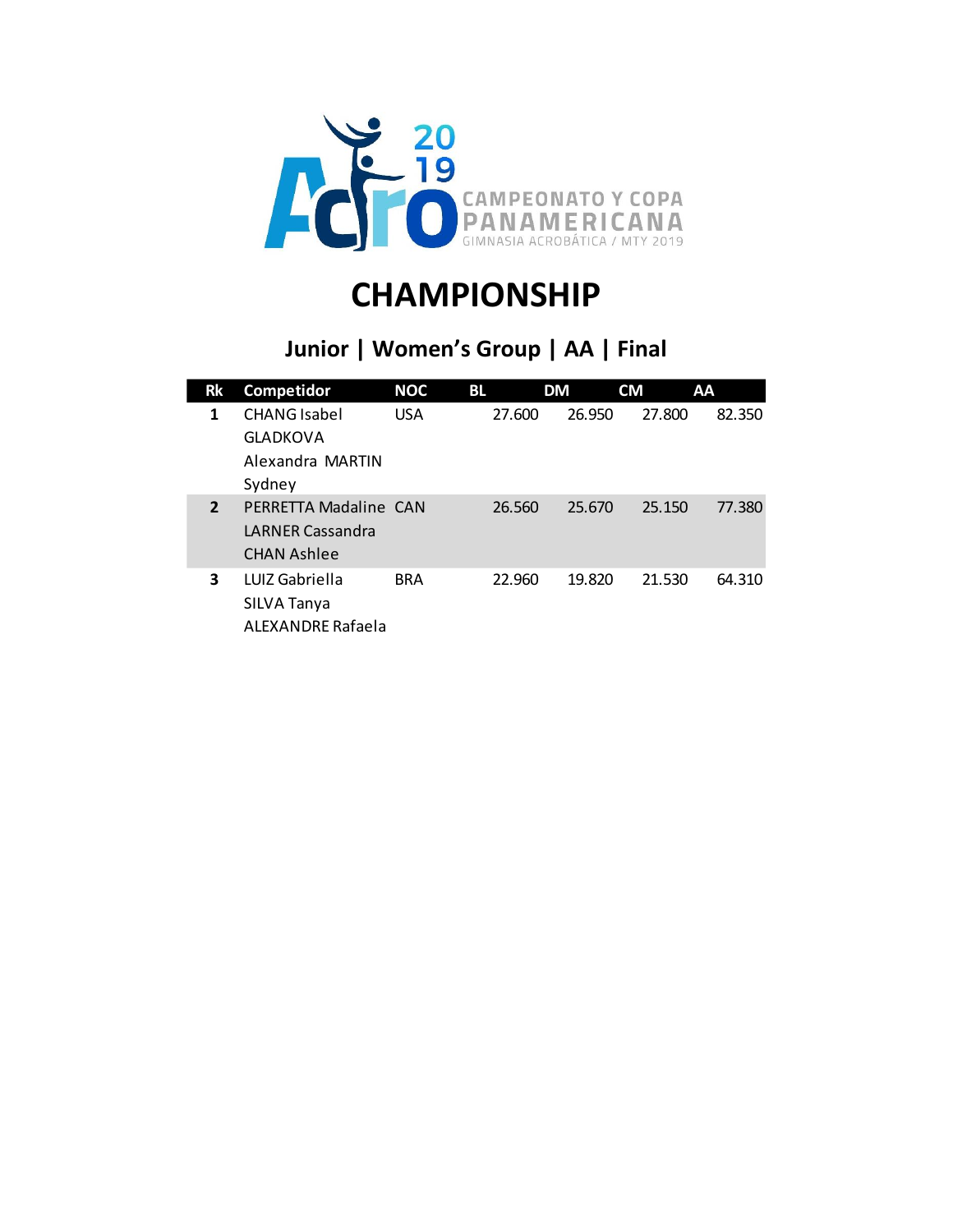

### **Senior | Women's Group | AA | Final**

| Rk Competidor       | NOC | BL. | <b>DM</b>        | CM -   | - AA   |
|---------------------|-----|-----|------------------|--------|--------|
| 1 CHANG Elanor      | USA |     | 27.240<br>27.100 | 27.450 | 81.790 |
| VONDER Kayla        |     |     |                  |        |        |
| <b>VONDER Grace</b> |     |     |                  |        |        |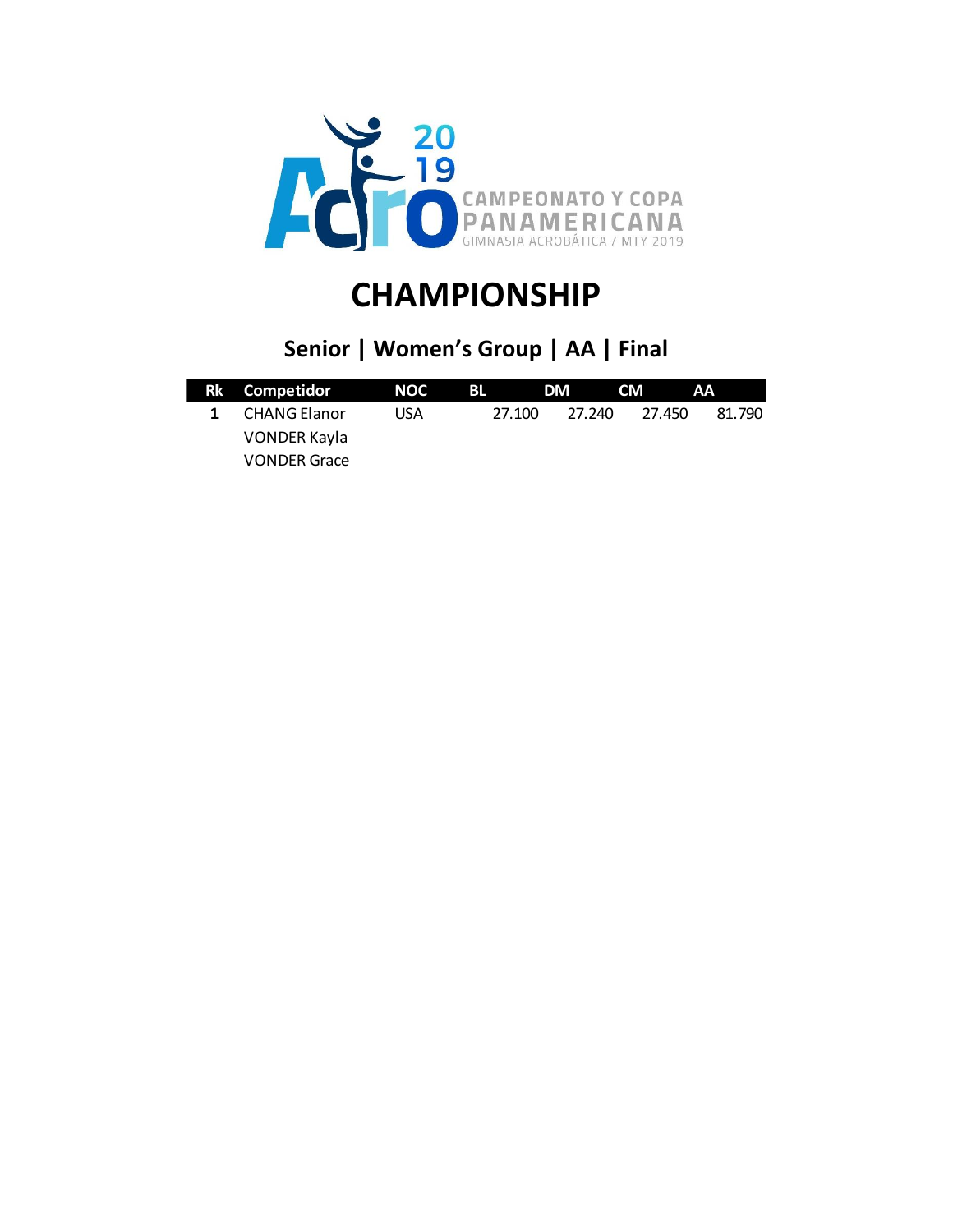

### **Senior | Men's Pair | AA | Final**

| Rk Competidor    | NOC | BL | DM               | <b>CM</b> | AA               |  |
|------------------|-----|----|------------------|-----------|------------------|--|
| 1 FELIX Angel    | USA |    | 26.390<br>25.920 |           | 27.570<br>79.880 |  |
| <b>MCDOUGALL</b> |     |    |                  |           |                  |  |
| <b>Braiden</b>   |     |    |                  |           |                  |  |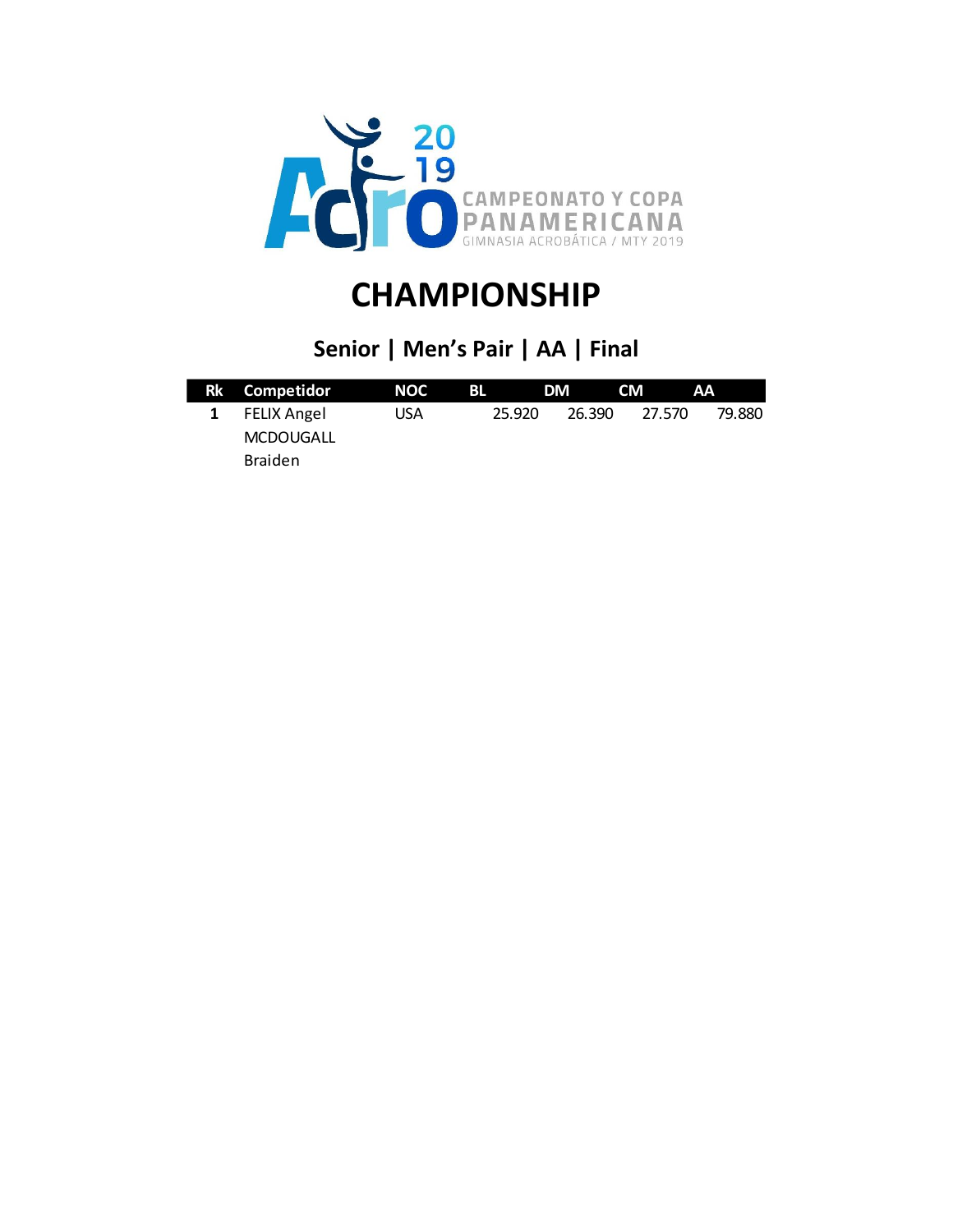

### **AG2 | Women's Pair | Combined | Final**

| Id   | <b>Rk</b> | Competidor                                                           | <b>NOC</b> | <b>DIFF</b> | <b>ART</b> | <b>EXE</b> | CJP   | <b>TOTAL</b> |
|------|-----------|----------------------------------------------------------------------|------------|-------------|------------|------------|-------|--------------|
| 4129 |           | DAVIS Hannah<br><b>MCDONALD Leavy</b>                                | <b>USA</b> | 1.000       | 8.450      | 16.500     | 0.000 | 25.950       |
| 4128 | 2         | <b>VASCONCELOS</b><br><b>Beatriz</b><br><b>MOSCARDINI</b><br>Giovana | <b>BRA</b> | 0.260       | 7.650      | 15.900     | 0.000 | 23.810       |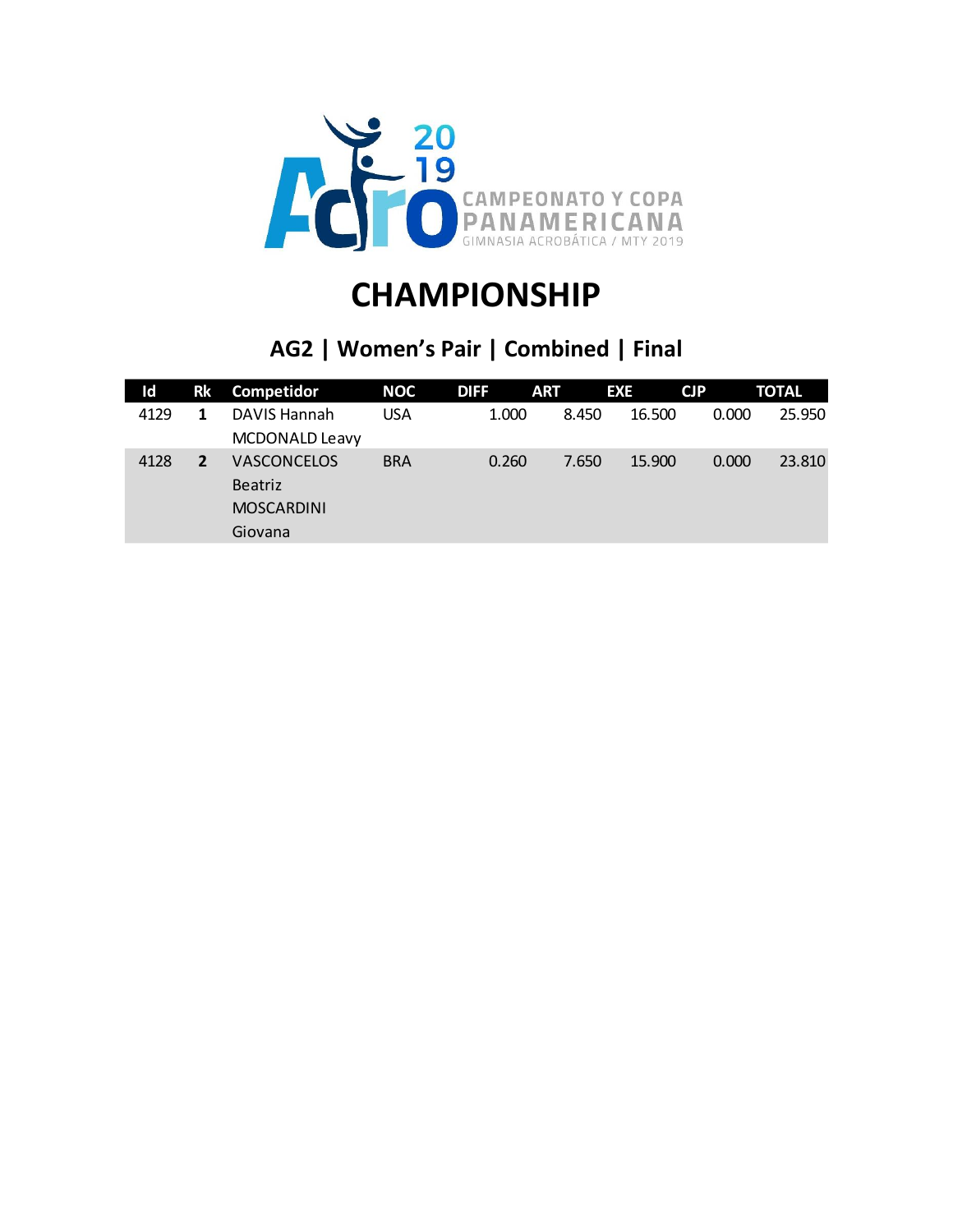

### **AG2 | Men's Pair | Combined | Final**

| Id   | Rk Competidor     | <b>NOC</b> | <b>DIFF</b> | ART   | EXE    | <b>CIP</b> | <b>TOTAL</b> |
|------|-------------------|------------|-------------|-------|--------|------------|--------------|
| 4130 | DIANA Kristian    | CAN        | 1.000       | 8.500 | 16.700 | 0.000      | 26,200       |
|      | <b>HENDERSHOT</b> |            |             |       |        |            |              |
|      | Maxwell           |            |             |       |        |            |              |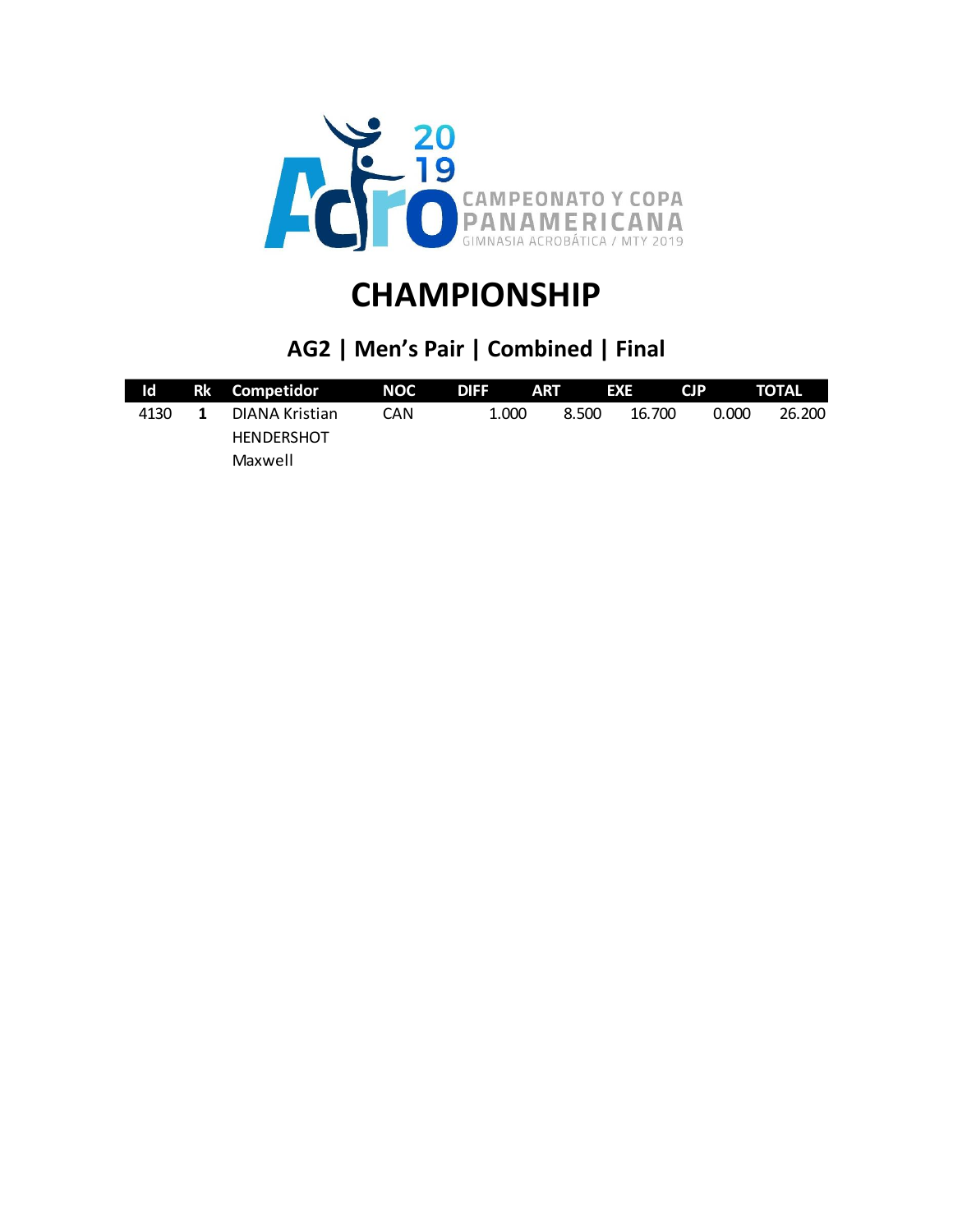

### **AG2 | Mixed Pair | Combined | Final**

| ld   | Rk | Competidor                                | <b>NOC</b> | <b>DIFF</b> | <b>ART</b> | <b>EXE</b> | CJP   | <b>TOTAL</b> |
|------|----|-------------------------------------------|------------|-------------|------------|------------|-------|--------------|
| 4133 |    | DI SALLE Mila CHAN CAN<br>Theodore        |            | 1.000       | 8.950      | 17.700     | 0.000 | 27.650       |
| 4132 |    | <b>WANG Audrey</b><br><b>POWELL Shawn</b> | <b>USA</b> | 1.000       | 8.550      | 17.000     | 0.000 | 26.550       |
| 4131 | 3  | ROSA Isabella<br><b>GONZALEZ Ivaniel</b>  | <b>PUR</b> | 0.270       | 6.750      | 13.600     | 0.000 | 20.620       |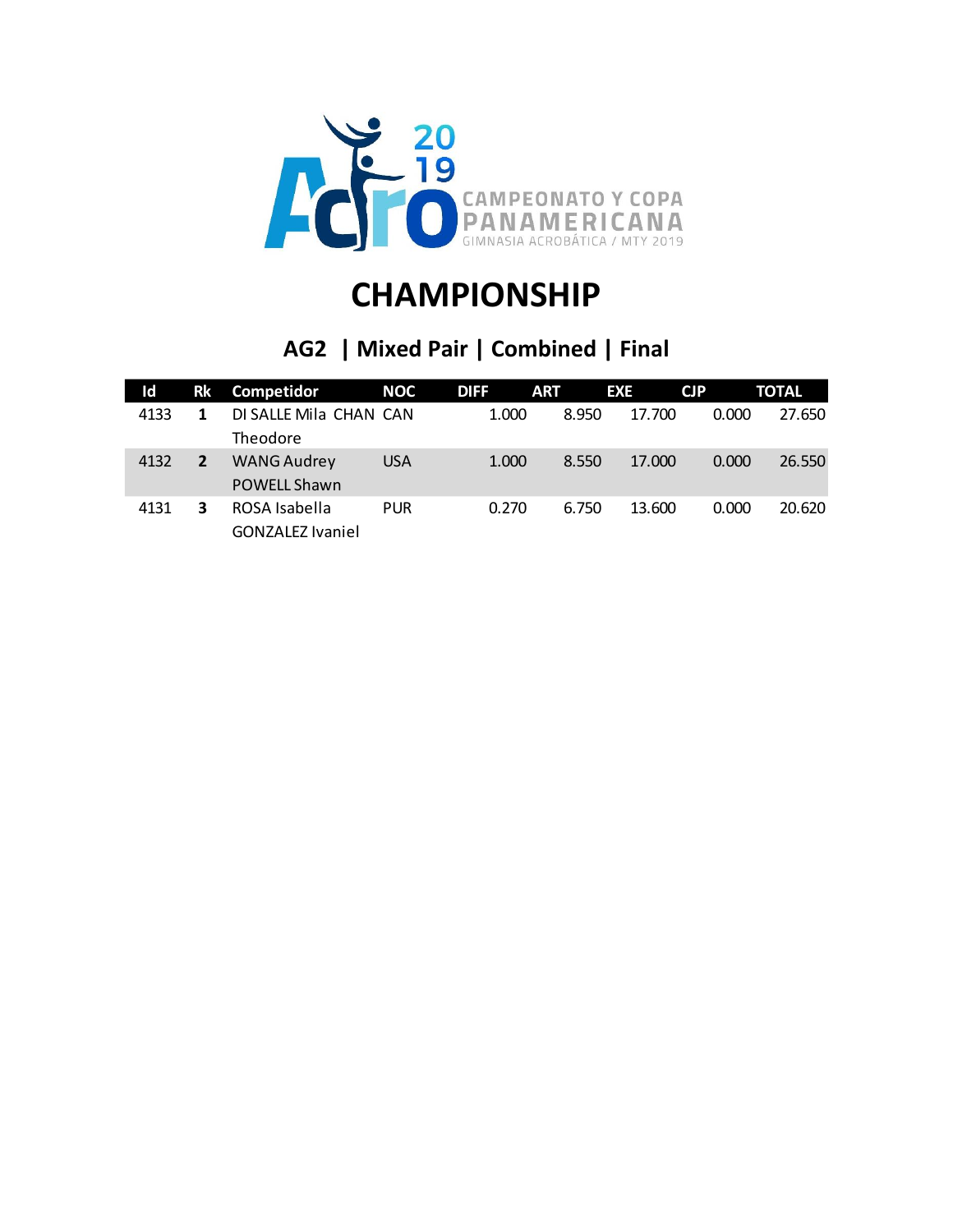

### **AG2| Women's Group | Combined | Final**

| Id   | <b>Rk</b>      | Competidor                                                                  | <b>NOC</b>       | <b>DIFF</b> | <b>ART</b> | <b>EXE</b> | CJP   | <b>TOTAL</b> |
|------|----------------|-----------------------------------------------------------------------------|------------------|-------------|------------|------------|-------|--------------|
| 4112 | 1              | <b>BERAM Olivia</b><br><b>WHITE Sydney</b><br><b>CHARETTE Marie-</b><br>eve | CAN <sub>2</sub> | 0.980       | 8.650      | 17.300     | 0.000 | 26.930       |
| 4113 | $\overline{2}$ | ANDERSON Makayla USA2<br><b>GRIGSBY Reagan</b><br><b>SMITH Taylor</b>       |                  | 1.000       | 8.400      | 17.200     | 0.000 | 26.600       |
| 4115 | 3              | <b>GLICK Bethany</b><br><b>SOUSA Ellianne</b><br>SOUSA Emma                 | USA1             | 1.000       | 8.500      | 16.700     | 0.000 | 26.200       |
| 4111 | 4              | <b>GRAY Lola SABEEH</b><br>Tiba BAKSA-<br><b>WILTSHIRE Katelynn</b>         | CAN <sub>1</sub> | 0.980       | 8.300      | 16.700     | 0.000 | 25.980       |
| 4110 | 5.             | SILVA Mikelly<br><b>SANTOS Deborah</b><br>ALTIMARI Julia                    | <b>BRA</b>       | 0.550       | 7.200      | 14.500     | 0.900 | 21.350       |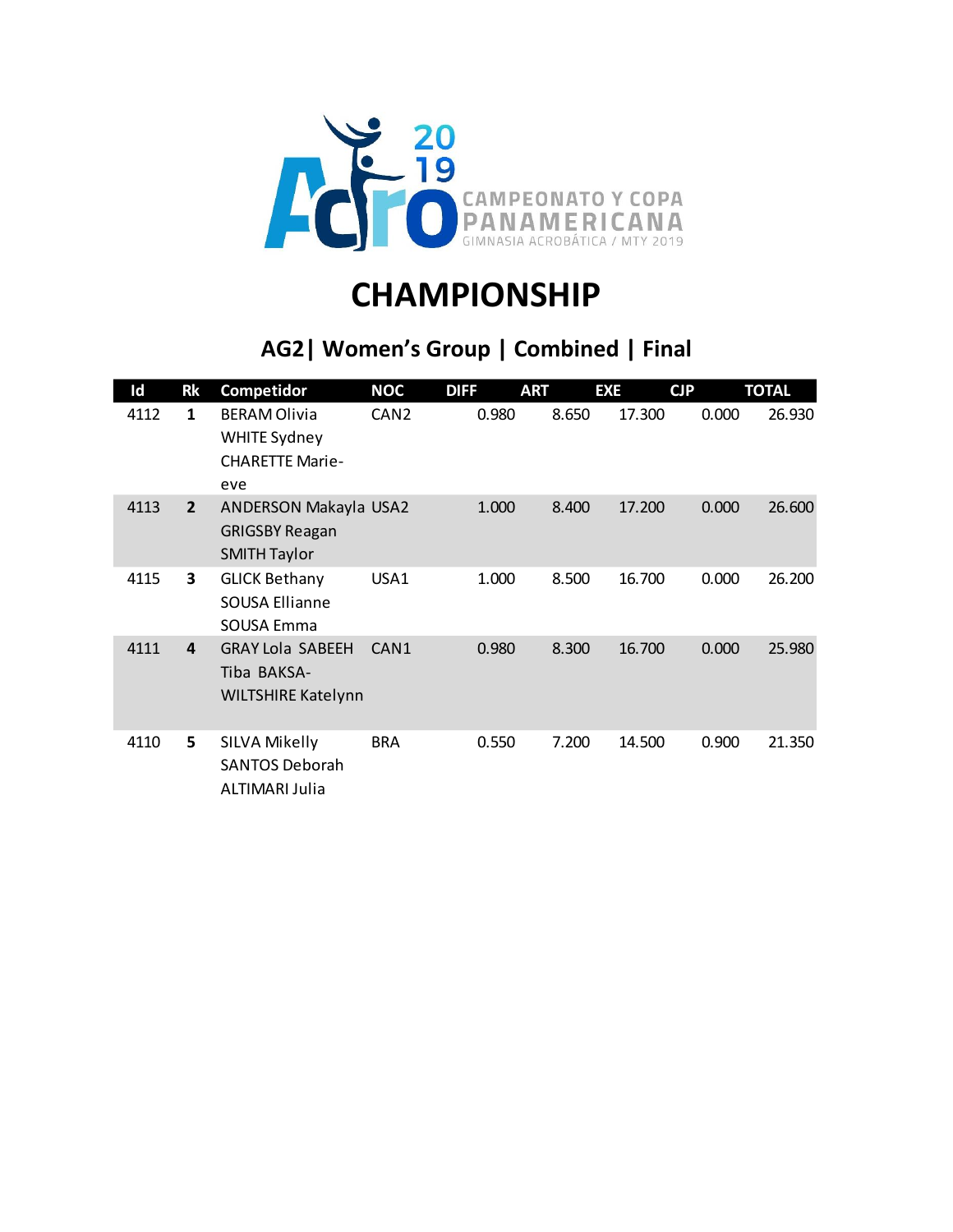

#### **Junior | Women's Pair | Combined | Final**

| Id   | Rk | Competidor                                         | <b>NOC</b> | <b>DIFF</b> | <b>ART</b> | <b>EXE</b> | <b>CJP</b> | <b>TOTAL</b> |
|------|----|----------------------------------------------------|------------|-------------|------------|------------|------------|--------------|
| 4135 |    | <b>BORCHERDING</b><br>Ketherine NOLTING<br>Destiny | USA        | 1.290       | 9.000      | 16.400     | 0.000      | 26.690       |
| 4134 | 2  | DIAS Natalia<br><b>GODOY Isabella</b>              | <b>BRA</b> | 0.370       | 7.400      | 15.800     | 0.000      | 23.570       |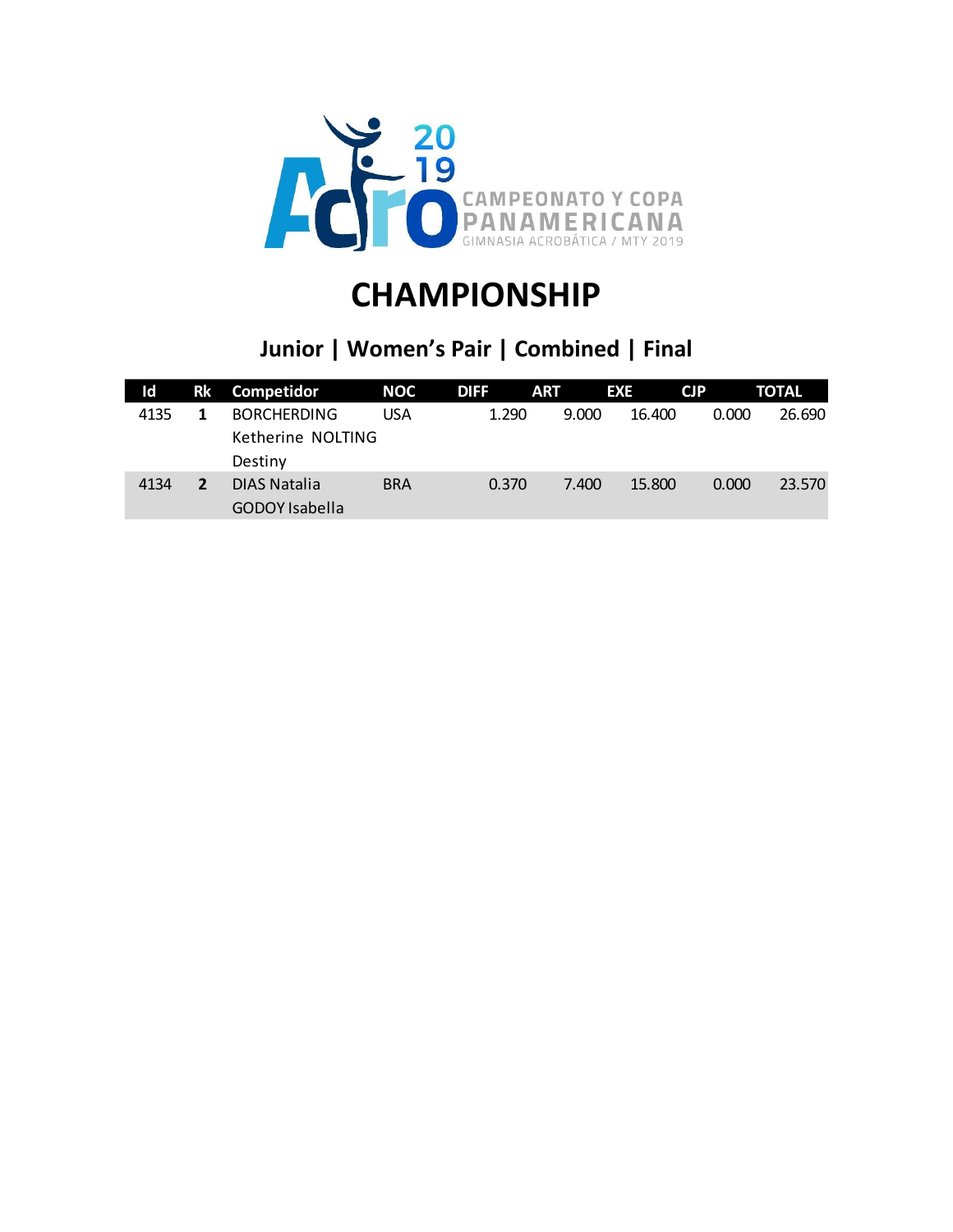

### **junior | Mixed Pair | Combined | Final**

| $\mathsf{Id}$ |              | Rk Competidor MOC DIFF ART |     |       |       | $\blacktriangle$ EXE | CJP TOTAL |        |
|---------------|--------------|----------------------------|-----|-------|-------|----------------------|-----------|--------|
| 4136          | $\mathbf{1}$ | BLOUGH Anna                | USA | 1.400 | 9.100 | 17.200               | 0.000     | 27.700 |
|               |              | <b>BREEN Carson</b>        |     |       |       |                      |           |        |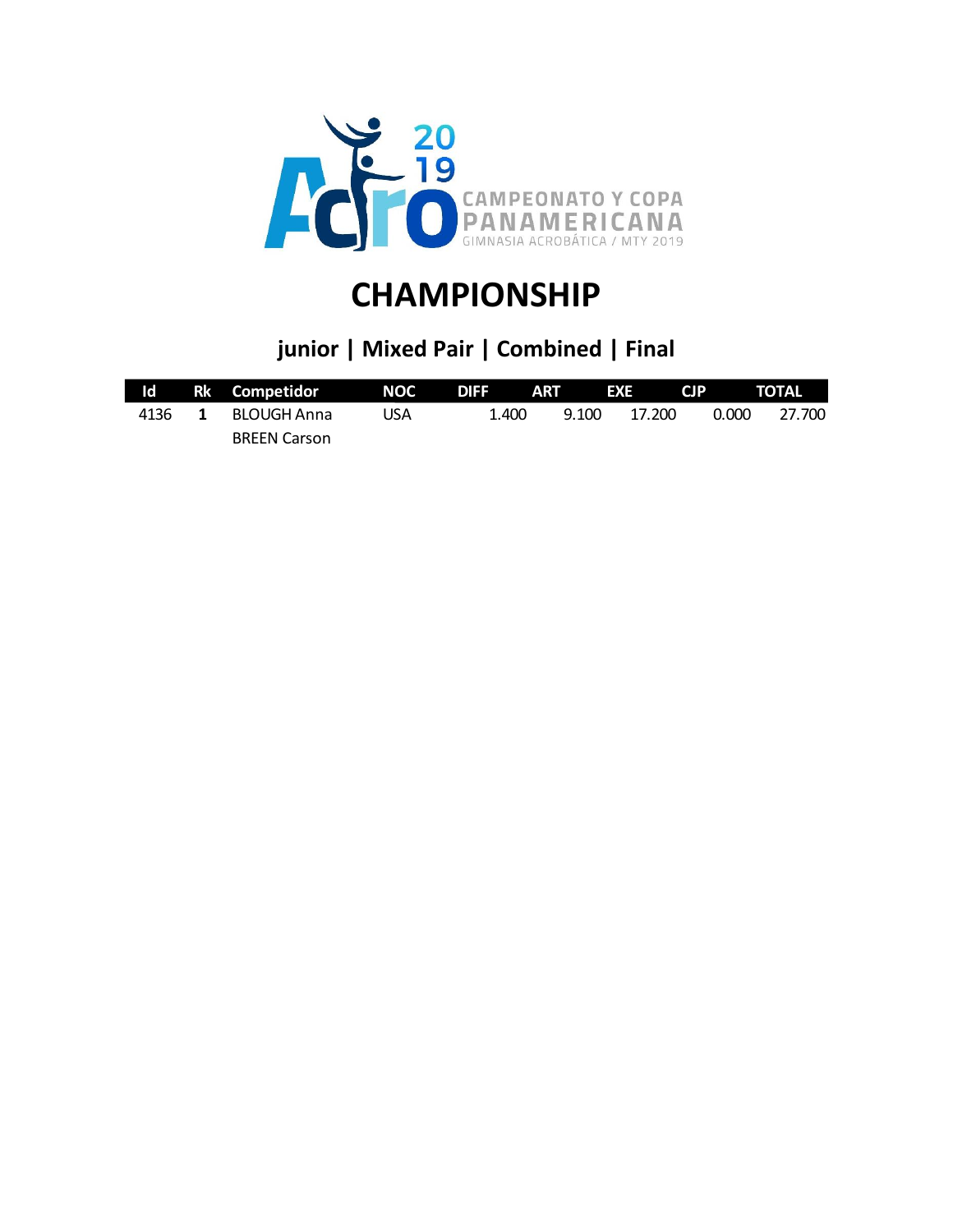

### **Junior | Women's Group | Combined | Final**

| Id   | Rk             | Competidor                                                             | <b>NOC</b> | <b>DIFF</b> | <b>ART</b> | <b>EXE</b> | CJP   | <b>TOTAL</b> |
|------|----------------|------------------------------------------------------------------------|------------|-------------|------------|------------|-------|--------------|
| 4138 | 1              | <b>CHANG</b> Isabel<br><b>GLADKOVA</b><br>Alexandra MARTIN<br>Sydney   | <b>USA</b> | 1.400       | 8.700      | 17.700     | 0.000 | 27.800       |
| 4139 | $\overline{2}$ | PERRETTA Madaline CAN<br><b>LARNER Cassandra</b><br><b>CHAN Ashlee</b> |            | 1.400       | 8.150      | 15.600     | 0.000 | 25.150       |
| 4137 | 3              | LUIZ Gabriella<br>SILVA Tanya<br><b>ALEXANDRE Rafaela</b>              | <b>BRA</b> | 0.530       | 7.400      | 13.600     | 0.000 | 21.530       |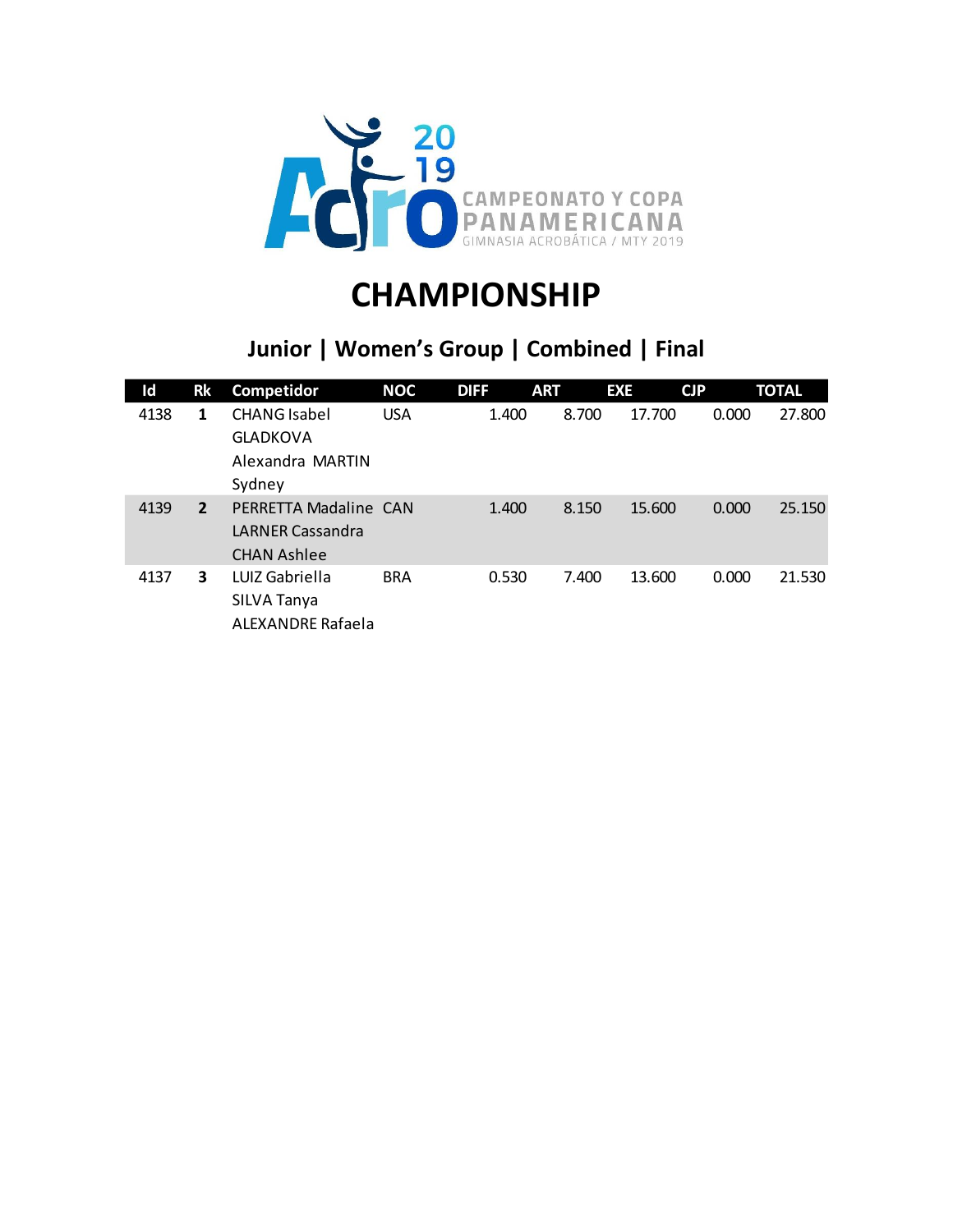

### **Senior | Women's Group | Combined | Final**

| Id.  |              | Rk Competidor       | NOC | <b>DIFF</b> | <b>ART</b> | EXE    | <b>CJP</b> | TOTAL  |
|------|--------------|---------------------|-----|-------------|------------|--------|------------|--------|
| 4140 | $\mathbf{1}$ | CHANG Elanor        | USA | 2.150       | 8.600      | 16.700 | 0.000      | 27.450 |
|      |              | VONDER Kayla        |     |             |            |        |            |        |
|      |              | <b>VONDER Grace</b> |     |             |            |        |            |        |